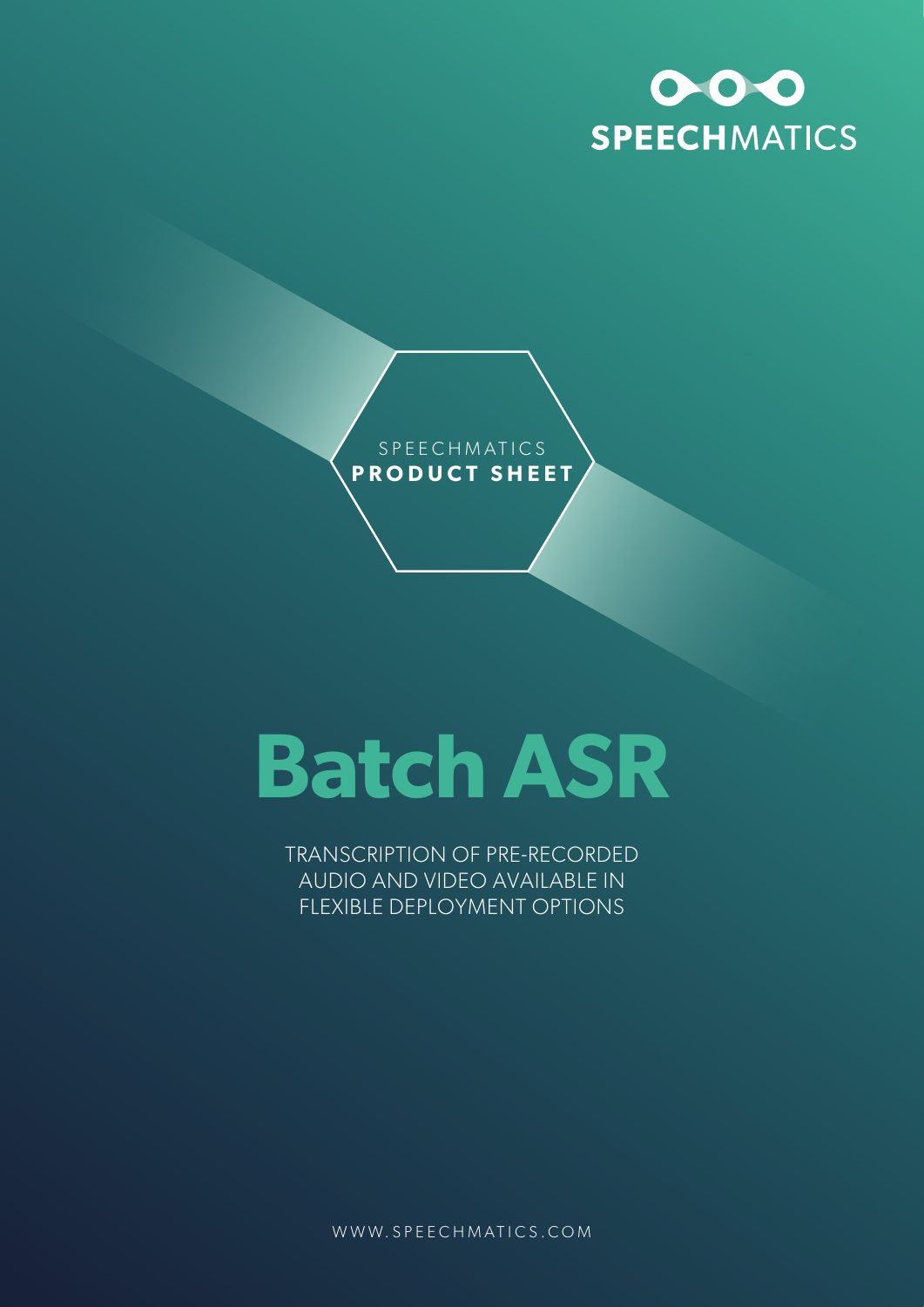## **BATCH ASR**

#### Transcription of pre-recorded audio and video available in flexible deployment options

## $000$ **SPEECHMATICS**

Extensive deployment flexibility enables the integration of Speechmatics' ASR on-premises, ensuring data remains within your private environment or within your choice of cloud provider. In addition, Speechmatics' Cloud offering offers a fully maintained, operated and managed solution.

|                                                            | <b>DOCKER CONTAINER</b>                                                                                                                                                                                                                                                                                                             | <b>VIRTUAL APPLIANCE</b>                                                                                                                                                                                                                                                                                                                                               | <b>CLOUD OFFERING</b>                                                                                                                                                                                                                                                                                      |  |
|------------------------------------------------------------|-------------------------------------------------------------------------------------------------------------------------------------------------------------------------------------------------------------------------------------------------------------------------------------------------------------------------------------|------------------------------------------------------------------------------------------------------------------------------------------------------------------------------------------------------------------------------------------------------------------------------------------------------------------------------------------------------------------------|------------------------------------------------------------------------------------------------------------------------------------------------------------------------------------------------------------------------------------------------------------------------------------------------------------|--|
| <b>OVERVIEW</b>                                            | The software comprises proprietary code, language models and open-source software. The proprietary code is<br>restricted to the core automatic speech recognition engine.                                                                                                                                                           |                                                                                                                                                                                                                                                                                                                                                                        |                                                                                                                                                                                                                                                                                                            |  |
| <b>DEPLOYMENT</b><br><b>METHOD</b>                         | Transcription is provided after an<br>audio file is passed to the<br>Speechmatics engine within the<br>container.<br>The container does not store any<br>audio or transcripts making it easy to<br>use within secure environments and<br>to maintain any audio and<br>transcripts within the customer's own<br>security boundaries. | Provides transcription of pre-<br>recorded audio in a standalone<br>environment provided directly by a<br>virtual machine.<br>The virtual appliance contains a<br>clean-up policy which automatically<br>deletes the transcripts after a<br>configurable period of time. Default<br>24-hour period.                                                                    | Transcription is provided after the<br>audio/video file is submitted to the<br>Speechmatics engine which is<br>deployed within a hosted<br>environment, managed and<br>operated by Speechmatics.<br>The Cloud offering accelerates time<br>to market, while reducing<br>operational complexities and cost. |  |
| <b>DESCRIPTION</b>                                         | A lightweight, stand-alone software<br>package that includes everything<br>needed to run it: code, runtime,<br>system tools, system libraries,<br>settings. Requires a Linux Docker<br>runtime                                                                                                                                      | Preconfigured virtual machine easy<br>to configure in a few clicks.                                                                                                                                                                                                                                                                                                    | A low-risk, high-reward approach to<br>highly accurate transcription.<br>Deployed within a public cloud<br>environment. Fully managed and<br>operated by Speechmatics.                                                                                                                                     |  |
| <b>SUPPORTED</b><br><b>LANGUAGES</b>                       | Supported languages for each deployment mode available from the Speechmatics language support webpage.                                                                                                                                                                                                                              |                                                                                                                                                                                                                                                                                                                                                                        |                                                                                                                                                                                                                                                                                                            |  |
| <b>SUPPORTED</b><br><b>OPERATING</b><br><b>ENVIRONMENT</b> | Minimum specification: Intel®<br>Xeon® CPU E5-2630 v4 (Sandy<br>Bridge) 2.20GHz (or equivalent).<br>Linux Docker runtime host must be<br>Advanced Vector Extension (AVX)<br>compatible.<br>We strongly recommend AVX2<br>compatible hardware to take<br>advantage of latest performance<br>improvements.                            | Minimum specification: Intel®<br>Xeon® CPU E5-2630 v4 (Sandy<br>Bridge) 2.20GHz (or equivalent). At<br>minimum we support AVX but we<br>strongly recommend AVX2<br>compatible hardware to take<br>advantage of latest performance<br>improvements.<br>Hypervisor: Oracle VirtualBox,<br>VMWare ESXi 6.5 and onward,<br>VMWare Workstation, Amazon Web<br>Services EC2. | Production environment hosting:<br><b>West Europe</b><br>West US<br>$\bullet$<br>Trial environment hosting:<br><b>West Europe</b><br>$\bullet$                                                                                                                                                             |  |
| <b>COMPUTE</b><br><b>REQUIREMENT</b>                       | An individual Docker image is<br>required for each transcription<br>language.<br>Each running container requires:<br>1 vCPU, 2-5GB RAM, 100MB hard<br>disk space.                                                                                                                                                                   | Base config – 2 vCPU, 8GB RAM<br>this will process approximately 2<br>hours of audio per hour.<br>Additional resources:<br>1 vCPU, up to 5 GB RAM for every<br>additional worker.                                                                                                                                                                                      | N/A                                                                                                                                                                                                                                                                                                        |  |
| <b>MANAGEMENT</b><br><b>INTERFACE</b>                      | Standard Docker, Kubernetes or<br>other orchestration tools.                                                                                                                                                                                                                                                                        | HTTPS REST API to manage the<br>appliance including license config,<br>log collection, scale config. For<br>additional information see<br>documentation.                                                                                                                                                                                                               | N/A                                                                                                                                                                                                                                                                                                        |  |
| <b>SPEECH</b><br><b>INTERFACE</b>                          | Console/STDIO                                                                                                                                                                                                                                                                                                                       | <b>REST API</b>                                                                                                                                                                                                                                                                                                                                                        | <b>REST API</b>                                                                                                                                                                                                                                                                                            |  |
| <b>INPUT FILE</b><br><b>FORMATS</b>                        | way, mp3, aac, ogg, mpeg, amr, m4a, mp4, flac no additional formats are supported.                                                                                                                                                                                                                                                  |                                                                                                                                                                                                                                                                                                                                                                        |                                                                                                                                                                                                                                                                                                            |  |
| <b>TRANSCRIPTION</b><br><b>FORMATS</b>                     | 16 kHz (Broadcast) and 8 kHz (Telephony) acoustic models built in, with<br>automatic selection based on file sample rate.                                                                                                                                                                                                           |                                                                                                                                                                                                                                                                                                                                                                        |                                                                                                                                                                                                                                                                                                            |  |
| <b>OUTPUTS</b><br><b>FORMAT</b>                            | JSON - Transcripts provided in JSON include metadata such as timing and confidence scores, speaker/channel labels<br>plus more on a per word basis. TXT - TXT output does not include timing information and confidence scores, SRT.                                                                                                |                                                                                                                                                                                                                                                                                                                                                                        |                                                                                                                                                                                                                                                                                                            |  |

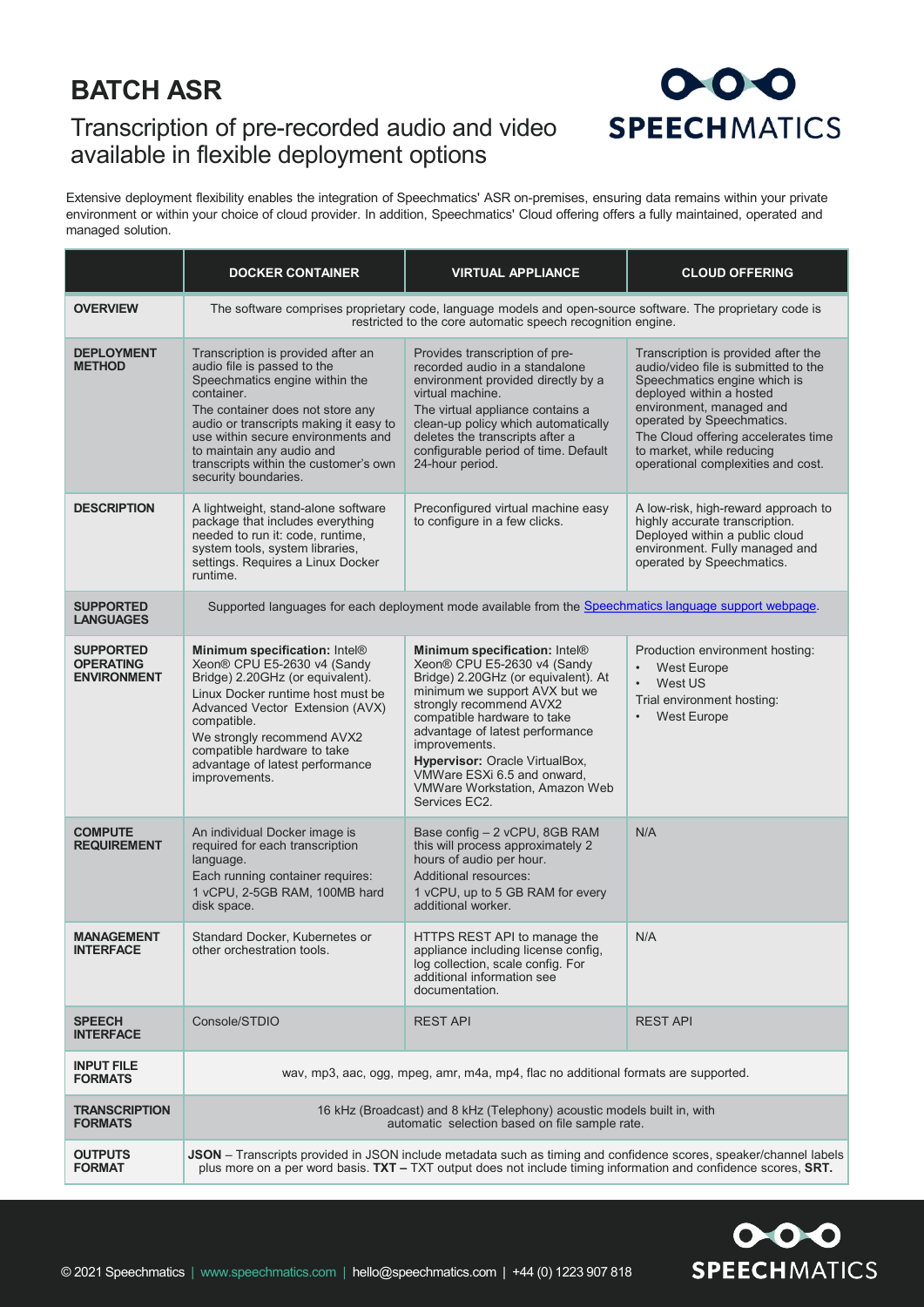### **BATCH ASR**

#### Transcription of pre-recorded audio and video available in flexible deployment options



|                                                  | <b>DOCKER CONTAINER</b>                                                                                                                                                                                                                                                                                                                                                                         | <b>VIRTUAL APPLIANCE</b>                                                                                                                                                                              |                                                                                                                                                                                                                                                                                                                                                                                                     |                                                                                                                                                                     | <b>CLOUD OFFERING</b>                                                                                                                                                        |  |  |
|--------------------------------------------------|-------------------------------------------------------------------------------------------------------------------------------------------------------------------------------------------------------------------------------------------------------------------------------------------------------------------------------------------------------------------------------------------------|-------------------------------------------------------------------------------------------------------------------------------------------------------------------------------------------------------|-----------------------------------------------------------------------------------------------------------------------------------------------------------------------------------------------------------------------------------------------------------------------------------------------------------------------------------------------------------------------------------------------------|---------------------------------------------------------------------------------------------------------------------------------------------------------------------|------------------------------------------------------------------------------------------------------------------------------------------------------------------------------|--|--|
| <b>RESOURCE</b><br><b>REQUIREMENTS</b>           | An individual Docker image is<br>required for each transcription<br>language.<br>Each running container requires:<br>1 vCPU, 2-5GB RAM, 100MB hard<br>disk space.                                                                                                                                                                                                                               | Pack                                                                                                                                                                                                  | Supported<br>languages                                                                                                                                                                                                                                                                                                                                                                              | Appliance<br>size                                                                                                                                                   | N/A                                                                                                                                                                          |  |  |
|                                                  |                                                                                                                                                                                                                                                                                                                                                                                                 | Nano                                                                                                                                                                                                  | $\mathbf{1}$                                                                                                                                                                                                                                                                                                                                                                                        | 40GB                                                                                                                                                                |                                                                                                                                                                              |  |  |
|                                                  |                                                                                                                                                                                                                                                                                                                                                                                                 | Mini                                                                                                                                                                                                  | 3                                                                                                                                                                                                                                                                                                                                                                                                   | 40GB                                                                                                                                                                |                                                                                                                                                                              |  |  |
|                                                  |                                                                                                                                                                                                                                                                                                                                                                                                 | Midi                                                                                                                                                                                                  | 8                                                                                                                                                                                                                                                                                                                                                                                                   | 60GB                                                                                                                                                                |                                                                                                                                                                              |  |  |
|                                                  |                                                                                                                                                                                                                                                                                                                                                                                                 | Maxi                                                                                                                                                                                                  | 15                                                                                                                                                                                                                                                                                                                                                                                                  | 80GB                                                                                                                                                                |                                                                                                                                                                              |  |  |
|                                                  |                                                                                                                                                                                                                                                                                                                                                                                                 | Plus                                                                                                                                                                                                  | 17                                                                                                                                                                                                                                                                                                                                                                                                  | 80GB                                                                                                                                                                |                                                                                                                                                                              |  |  |
| <b>PERFORMANCE</b>                               | Transcript can be provided in 2x<br>real-time for files >5 minutes.<br>Parallelization has the potential to<br>have faster turnaround times.<br>1vCPU per concurrent transcription<br>job.<br>job.<br>Multiple containers can be executed<br>on the same Docker engine at the<br>same time or across multiple Docker<br>engines to enable large scale<br>operations.<br>result in longer times. |                                                                                                                                                                                                       | Transcript can be provided in 2x<br>real-time for files >5 minutes.<br>The real-time factor is calculated<br>from when the file starts being<br>processed to its completion.<br>1vCPU per concurrent transcription<br>Additional vCPUs can be added to<br>enable multiple streams to be<br>transcribed at the same time.<br>Performance figures are valid for<br>'good' audio. Very noisy audio may |                                                                                                                                                                     | Transcript can be provided in 2x<br>real-time for files >5 minutes.<br>The real-time factor is calculated<br>from when the file starts being<br>processed to its completion. |  |  |
|                                                  | Performance figures are valid for 'good' audio. Very noisy audio may result in longer<br>times. Enabling Speaker or Channel Diarization may slightly increase turnaround time.                                                                                                                                                                                                                  |                                                                                                                                                                                                       |                                                                                                                                                                                                                                                                                                                                                                                                     |                                                                                                                                                                     |                                                                                                                                                                              |  |  |
| <b>DATA</b><br><b>RETENTION</b><br><b>PERIOD</b> | $\overline{0}$                                                                                                                                                                                                                                                                                                                                                                                  | Once the transcription is complete<br>the transcript will be retained by the<br>virtual appliance for 24 hours.<br>The media file is removed<br>immediately after the transcription<br>has completed. |                                                                                                                                                                                                                                                                                                                                                                                                     |                                                                                                                                                                     | 7 days                                                                                                                                                                       |  |  |
|                                                  | After this period, any media and transcription data will be purged unless already done<br>so by the customer using the API.                                                                                                                                                                                                                                                                     |                                                                                                                                                                                                       |                                                                                                                                                                                                                                                                                                                                                                                                     |                                                                                                                                                                     |                                                                                                                                                                              |  |  |
| <b>LIMITATIONS</b>                               | Can operate on input file sizes of up to 2 hours recorded length or 4GB in<br>size, whichever is reached first.<br>POSTS within the API.                                                                                                                                                                                                                                                        |                                                                                                                                                                                                       |                                                                                                                                                                                                                                                                                                                                                                                                     | Can operate on input file sizes up to<br>2 hours recorded length or 1GB in<br>size, whichever is reached first on                                                   |                                                                                                                                                                              |  |  |
| <b>CONNECTIVITY</b><br><b>REQUIREMENTS</b>       | Can operate within own security boundary allowing you to keep<br>control of your data.                                                                                                                                                                                                                                                                                                          |                                                                                                                                                                                                       |                                                                                                                                                                                                                                                                                                                                                                                                     | HTTPS port 443 needed to enable<br>access to the Cloud offering.<br>For connectivity requirements if call<br>back is used, ingress port will need<br>to be enabled. |                                                                                                                                                                              |  |  |
| <b>ADMIN</b>                                     | No ongoing maintenance needed<br>for the containers.<br>All administration is provided by<br>direct use of Docker commands.                                                                                                                                                                                                                                                                     | monitoring.<br>API <sub>s</sub> .                                                                                                                                                                     | Full APIs for management and<br>Monitoring of the appliance can be<br>done via a web GUI or APIs.<br>Flexible licensing model.<br>Local administration available via                                                                                                                                                                                                                                |                                                                                                                                                                     | All administration of the Cloud<br>offering is managed by<br>Speechmatics.                                                                                                   |  |  |
| <b>SUPPORT</b>                                   | Latest release (N) and previous release of the Speechmatics product (N-1).                                                                                                                                                                                                                                                                                                                      |                                                                                                                                                                                                       |                                                                                                                                                                                                                                                                                                                                                                                                     |                                                                                                                                                                     |                                                                                                                                                                              |  |  |

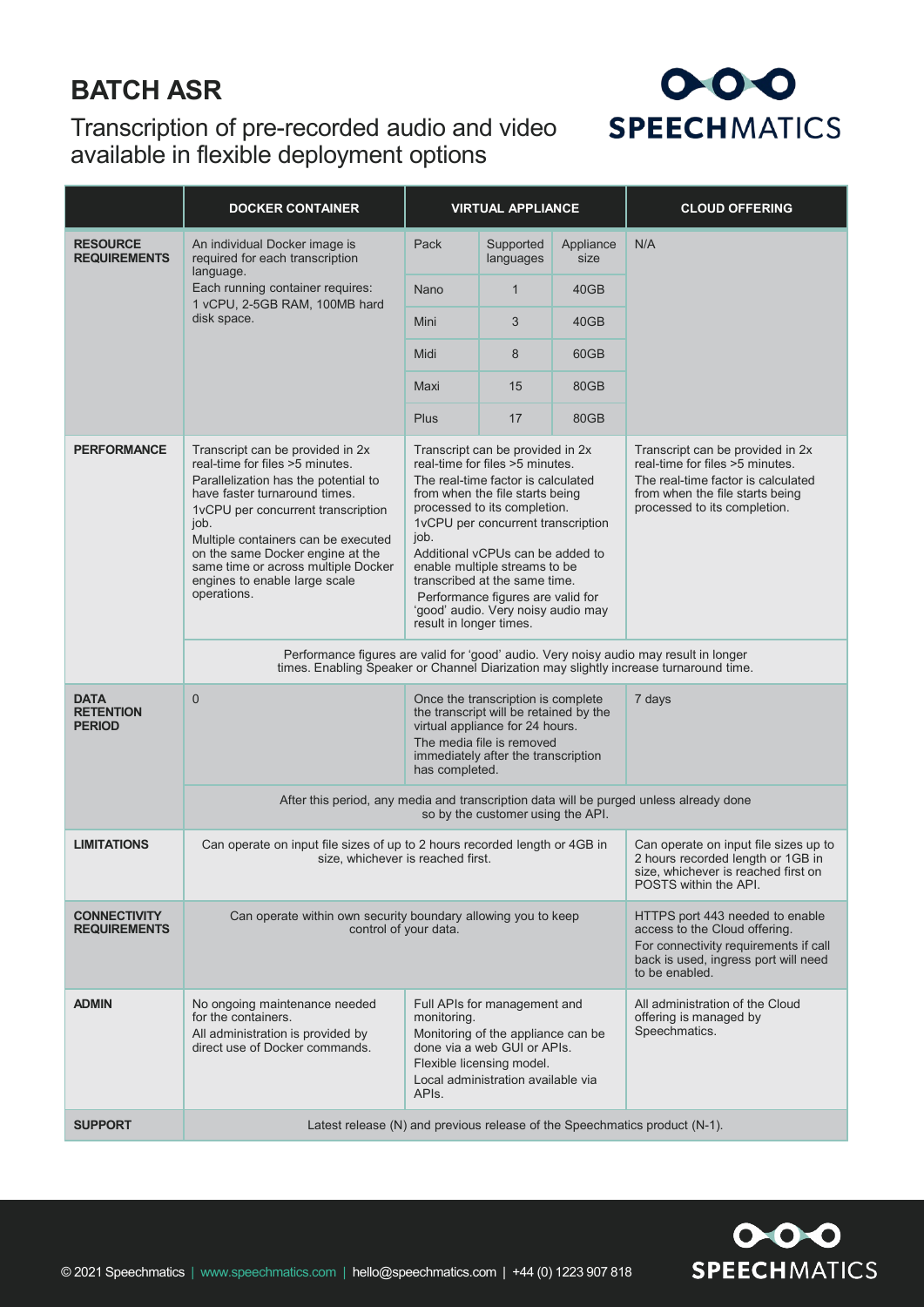## **BATCH ASR** Default features

# $000$ **SPEECHMATICS**

| <b>FEATURES</b>                                                                          | <b>DESCRIPTION</b>                                                                                                                                                                                                                                                                                     |
|------------------------------------------------------------------------------------------|--------------------------------------------------------------------------------------------------------------------------------------------------------------------------------------------------------------------------------------------------------------------------------------------------------|
| <b>CONFIDENCE SCORES</b>                                                                 | The word confidence score is a measure of the cumulative score of the actual output expressed as a<br>percentage of the cumulative score of all the words considered in those timeframes.                                                                                                              |
| TIMINGS                                                                                  | Start and end time of each word (JSON).                                                                                                                                                                                                                                                                |
| <b>SENTENCE BOUNDARY</b><br><b>INFORMATION <math>\bullet</math> <math>\bullet</math></b> | Defined by periods (full stops) available for all languages (JSON).<br>Note: periods, question marks and exclamation marks (.?!) are used to dictate the end of sentence.                                                                                                                              |
| <b>ADVANCED PUNCTUATION*</b>                                                             | Support of periods, commas, exclamation marks and question marks.                                                                                                                                                                                                                                      |
| <b>PROFANITY TAGGING**</b>                                                               | Speechmatics supports profanity tagging by providing a metadata tag within the JSON output informing<br>users when words – matching those within a list of profanities curated by Speechmatics – have been<br>transcribed.                                                                             |
| <b>DISFLUENCY TAGGING**</b>                                                              | Speechmatics supports disfluency tagging by providing a tag within the JSON output informing users<br>when grunts or non-lexical utterances such as "huh", "uh", "erm", "um", and "hmm" have been<br>transcribed. These tags are identified against a list of values that are curated by Speechmatics. |

\*Only for certain languages \*\*Global English only

**DOCKER CONTAINER, VIRTUAL APPLIANCE, CLOUD OFFERING**

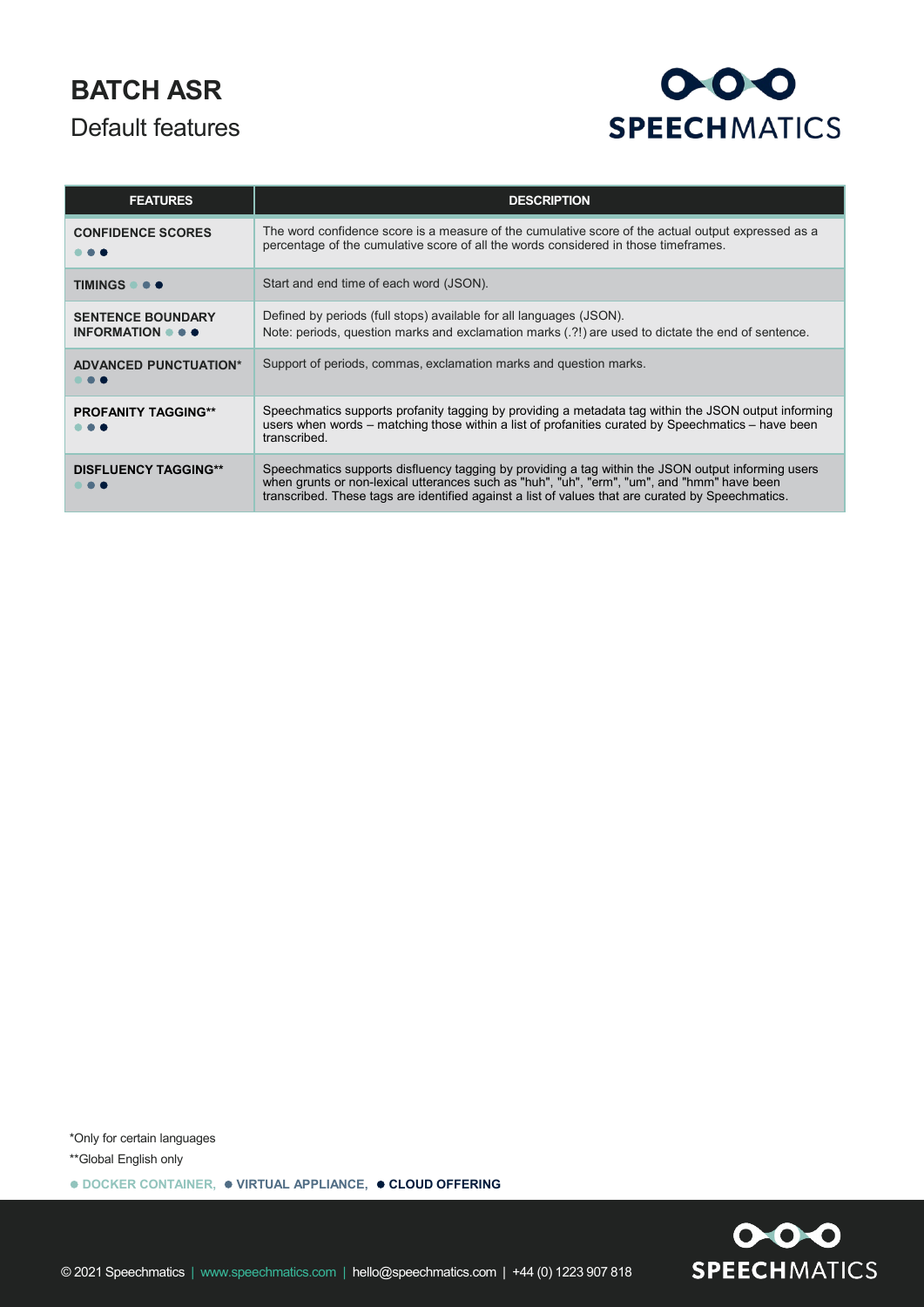## **BATCH ASR** Optional features



| <b>FEATURES</b>                                              | <b>DESCRIPTION</b>                                                                                                                                                                                                                                                                                                                                         |
|--------------------------------------------------------------|------------------------------------------------------------------------------------------------------------------------------------------------------------------------------------------------------------------------------------------------------------------------------------------------------------------------------------------------------------|
| <b>SPEAKER DIARIZATION</b>                                   | Ability to detect and label speakers based on multiple speakers within the same channel.                                                                                                                                                                                                                                                                   |
| <b>CHANNEL DIARIZATION**</b><br>.                            | Supports multiple speakers on separate channels and streams. Up to 6 streams/channels. Note:<br>Channel Diarization cannot be used with Speaker Diarization but it can be used with Speaker Change.                                                                                                                                                        |
| <b>SPEAKER CHANGE (BETA)</b>                                 | Token passed in the output on sound wave analysis providing unique time and duration of each<br>speaker turn.                                                                                                                                                                                                                                              |
| <b>CUSTOM DICTIONARY</b><br>.                                | Custom Dictionary allows up to 1,000 additional words that can be added to the standard dictionary per<br>input stream. Allows users to quickly add context-specific words, for example company names, place<br>names or foreign words, proper nouns, acronyms, and abbreviations.                                                                         |
|                                                              | Custom Dictionary Sounds is an extension of Custom Dictionary which allows alternate<br>spellings, pronunciations, acronyms and abbreviations to be used.                                                                                                                                                                                                  |
| <b>CUSTOM DICTIONARY</b><br><b>CACHING*</b><br>. .           | Enable users to cache their Custom Dictionary word lists. Custom dictionaries are required to be loaded<br>before each transcription session can start. Large word lists can slow down the start-up of the<br>transcription engine. For users who repeatedly use the same word list, the ability for them to be ached<br>optimizes session start-up speed. |
| <b>ADVANCED PUNCTUATION</b><br>OVERRIDES* ● ● ●              | Customer configurable option to choose which punctuation characters are displayed in the output.                                                                                                                                                                                                                                                           |
| OUTPUT LOCALE $\bullet \bullet \bullet$                      | Specify rules for transcription output for the Global English (en) language pack to specify American or<br>British spellings.                                                                                                                                                                                                                              |
| <b>TRACKING METADATA (VIA</b><br>$JSON)$ $\bullet$ $\bullet$ | Attach richer metadata to a job using the tracking configuration. This allows users to track a job through<br>their own management workflow using whatever information is relevant.                                                                                                                                                                        |
| <b>NOTIFICATION CALLBACKS</b><br>.                           | A lightweight signal indicating that results are ready to be fetched through the normal API without<br>needing to poll.                                                                                                                                                                                                                                    |
| URL FETCHING $\bullet \bullet \bullet$                       | If digital media is stored in cloud storage (for example AWS S3 or Azure Blob Storage) jobs can be<br>submitted by providing the URL of the audio file.                                                                                                                                                                                                    |
| <b>PARALLEL PROCESSING ·</b>                                 | Capability for customers to apply additional CPU resources to process multiple audio chunks in parallel<br>for faster transcription turnaround time.                                                                                                                                                                                                       |

\*Customers are responsible for the deployment, management, size and location of their own cache.

\*\*Only for certain languages.

**DOCKER CONTAINER, VIRTUAL APPLIANCE, CLOUD OFFERING**